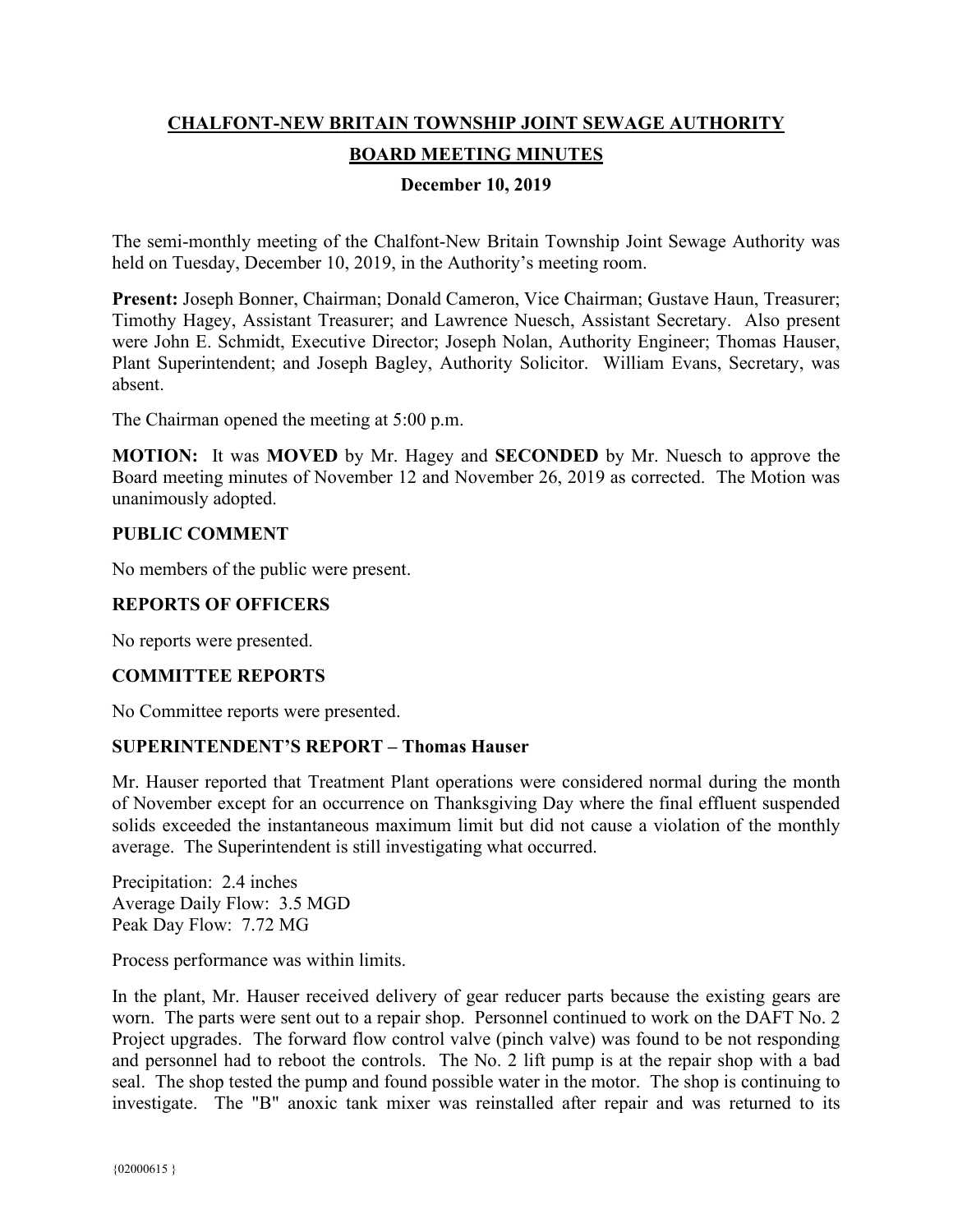normal operation. One of the blowers in the grit and grease aeration system is at the repair shop with a worn oil seal and a loose input shaft bearing. The centrifuges were out of service for most of the month with field service scheduled for December 3. A new communications board was installed in the operator interface terminal. The operator interface terminal failed completely thereafter. The problem appears to be in the controller. A representative from ABB, while testing the centrifuge, looked at the No. 2 controller. He stated that the problem was non-fixable. ABB will provide an estimate of the replacement cost of the OIT. As previously presented, another manufacturer's estimate was \$77,000.00 (Alfa Laval).

The Authority hauled 220 cubic yards (165 tons) of biosolids to a new customer in Plumsteadville.

In the collection system, personnel marked One-Calls, read 7 final meter readings, did various CCTV jobs where problems had been reported, organized the construction drawings and eliminated what was not needed. Personnel also serviced the Godwin backup pump at Pump Station No. 6 which needed a new solenoid valve in the fuel system, washed out the potassium per manganate tanks at all 6 pump stations and cleaned the backhoe inside and out.

# **EXECUTIVE DIRECTOR'S REPORT – John Schmidt**

The holiday dinner has been scheduled for January 7.

Mr. Schmidt reminded the Board that there will be no December 24 Board meeting. The next meeting of the Board will be January 14 and will be the reorganization meeting. Mr. Bonner is waiting to hear from the Township regarding his re-appointment.

Mr. Schmidt reviewed the budget figures for total funds (from last month) and compared it to the prior year.

The Board asked a question about the status of the electrician's position. Mr. Schmidt responded that they are still waiting to hear from the candidate that Mr. Schmidt and Mr. Hauser had a conversation with.

Mr. Schmidt did report on the removal of an underground fuel tank that previously held heating oil for the Authority. The tank was removed without any problems arising and the cost is included on Requisition No. 247 today.

## **ENGINEER'S REPORT – Joseph Nolan, P.E.**

Mr. Nolan reported that base plans for the force main for the Pump Station No. 4 Relocation Project have been prepared. Mr. Nolan expects a site visit to be scheduled with Mr. Schmidt in the near future.

Regarding the dryer project, the first payment has been submitted to Griffin the dryer manufacturer. The manufacturer is expected to begin fabrication of the dryer at its plant in Kentucky.

Mr. Nolan reported that the conveyors were purchased through COSTARS. No immediate payment is due until the Authority has approved submittals from the manufacturer.